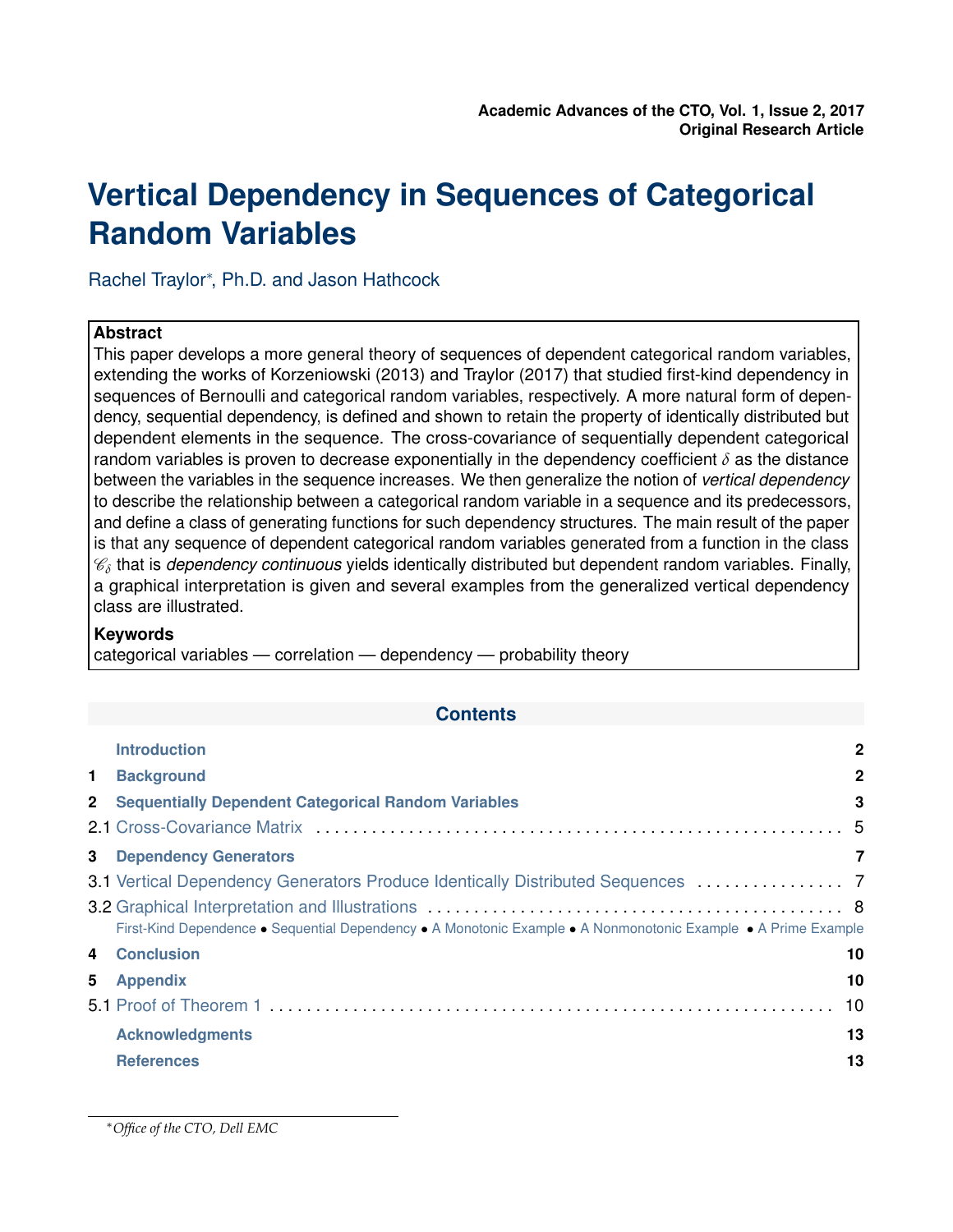#### **Introduction**

Many statistical tools and distributions rely on the independence of a sequence or set of random variables. The sum of independent Bernoulli random variables yields a binomial random variable. More generally, the sum of independent categorical random variables yields a multinomial random variable. Independent Bernoulli trials also form the basis of the geometric and negative binomial distributions, though the focus is on the number of failures before the first (or *r*th success). [\[2\]](#page-12-3) In data science, linear regression relies on independent and identically distributed (i.i.d.) error terms, just to name a few examples.

The necessity of independence filters throughout statistics and data science, although real data rarely is actually independent. Transformations of data to reduce multicollinearity (such as principal component analysis) are commonly used before applying predictive models that require assumptions of independence. This paper aims to continue building a formal foundation of dependency among sequences of random variables in order to extend these into generalized distributions that do not rely on mutual independence in order to better model the complex nature of real data. We build on the works of Korzeniowski [\[1\]](#page-12-4) and Traylor [\[3\]](#page-12-5) who both studied first-kind (FK) dependence for Bernoulli and categorical random variables, respectively, in order to define a general class of functions that generate dependent sequences of categorical random variables.

Section [1](#page-1-0) gives a brief review of the original work by Korzeniowski [\[1\]](#page-12-4) and Traylor [\[3\]](#page-12-5). In section [2,](#page-2-0) a new dependency structure, *sequential dependency* is introduced, and the cross-covariance matrix for two sequentially dependent categorical random variables is derived. Sequentially dependent categorical random variables are identically distributed but dependent. Section [3.1](#page-6-1) generalized the notion of *vertical dependency structures* into a class that encapsulates both the first-kind (FK) dependence of Korzeniowski [\[1\]](#page-12-4) and Traylor [\[3\]](#page-12-5) and shows that all such sequences of dependent random variables are identically distributed. We also provide a graphical interpretation and illustrations of several examples of vertical dependency structures.

#### **1. Background**

<span id="page-1-0"></span>We repeat a section from [\[3\]](#page-12-5) in order to give a review of the original first-kind (FK) dependency created by Korzeniowski.

<span id="page-1-1"></span>

**Figure 1.** First Kind Dependence for Bernoulli Random Variables

Korzeniowski defined the notion of dependence in a way we will refer to here as *dependence of the first kind* (FK dependence). Suppose (*ε*1,...,*εN*) is a sequence of Bernoulli random variables, and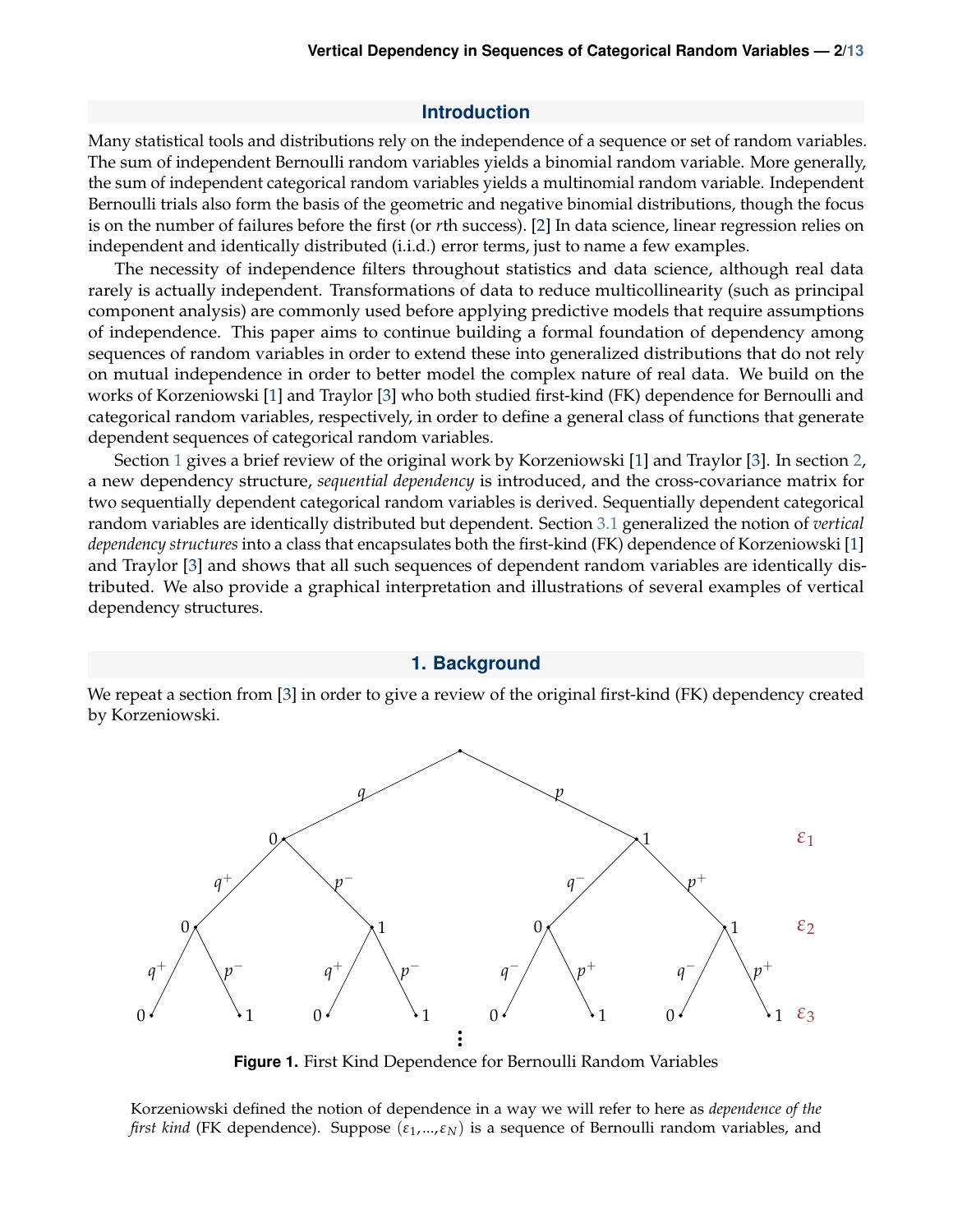$P(\varepsilon_1 = 1) = p$ . Then, for  $\varepsilon_i$ ,  $i \geq 2$ , we weight the probability of each binary outcome toward the outcome of  $\varepsilon_1$ , adjusting the probabilities of the remaining outcomes accordingly.

Formally, let  $0 \le \delta \le 1$ , and  $q = 1 - p$ . Then define the following quantities

$$
p^{+} := P(\varepsilon_{i} = 1 | \varepsilon_{1} = 1) = p + \delta q \qquad p^{-} := P(\varepsilon_{i} = 0 | \varepsilon_{1} = 1) = q - \delta q
$$
  
\n
$$
q^{+} := P(\varepsilon_{i} = 1 | \varepsilon_{1} = 0) = p - \delta p \qquad q^{-} := P(\varepsilon_{i} = 0 | \varepsilon_{1} = 0) = q + \delta p
$$
\n(1)

Given the outcome *i* of *ε*1, the probability of outcome *i* occurring in the subsequent Bernoulli variables  $\varepsilon_2$ , $\varepsilon_3$ ,..., $\varepsilon_n$  is  $p^+, i = 1$  or  $q^+, i = 0$ . The probability of the opposite outcome is then decreased to  $q^-$  and *p*<sup>−</sup>, respectively.

Figure [1](#page-1-1) illustrates the possible outcomes of a sequence of such dependent Bernoulli variables. Korzeniowski showed that, despite this conditional dependency,  $P(\varepsilon_i = 1) = p \ \forall \ i$ . That is, the sequence of Bernoulli variables is identically distributed, with correlation shown to be

$$
Cor(\varepsilon_i, \varepsilon_j) = \begin{cases} \delta, & i = 1 \\ \delta^2, & i \neq j, \quad i, j \geq 2 \end{cases}
$$

These identically distributed but correlated Bernoulli random variables yield a Generalized Binomial distribution with a similar form to the standard binomial distribution.

In [\[3\]](#page-12-5), the concept of Bernoulli FK dependence was extended to categorical random variables. That is, given a sequence of categorical random variables with *K* categories,  $P(\varepsilon_1 = i) = p_i$ ,  $i = 1,...,K$ .  $P(\varepsilon_j = i | \varepsilon_1 = i) = p_i^+ = p_i + \delta(1 - p_i)$ , and  $P(\varepsilon_j = k | \varepsilon_1 = i) = p_k^- = p_k - \delta p_k$ ,  $i \neq k$ ,  $k = 1, ..., K$ . Traylor proved that FK dependent categorical random variables remained identically distributed, and showed that the cross-covariance matrix of categorical random variables has the same structure as the correlation between FK dependent Bernoulli random variables. In addition, the concept of a generalized binomial distribution was extended to a generalized multinomial distribution.

<span id="page-2-0"></span>In the next section, we will explore a different type of dependency structure, *sequential dependency*.

## **2. Sequentially Dependent Categorical Random Variables**

<span id="page-2-1"></span>

**Figure 2.** Probability Mass Flow of Sequentially Dependent Categorical Random Variables, *K* = 3.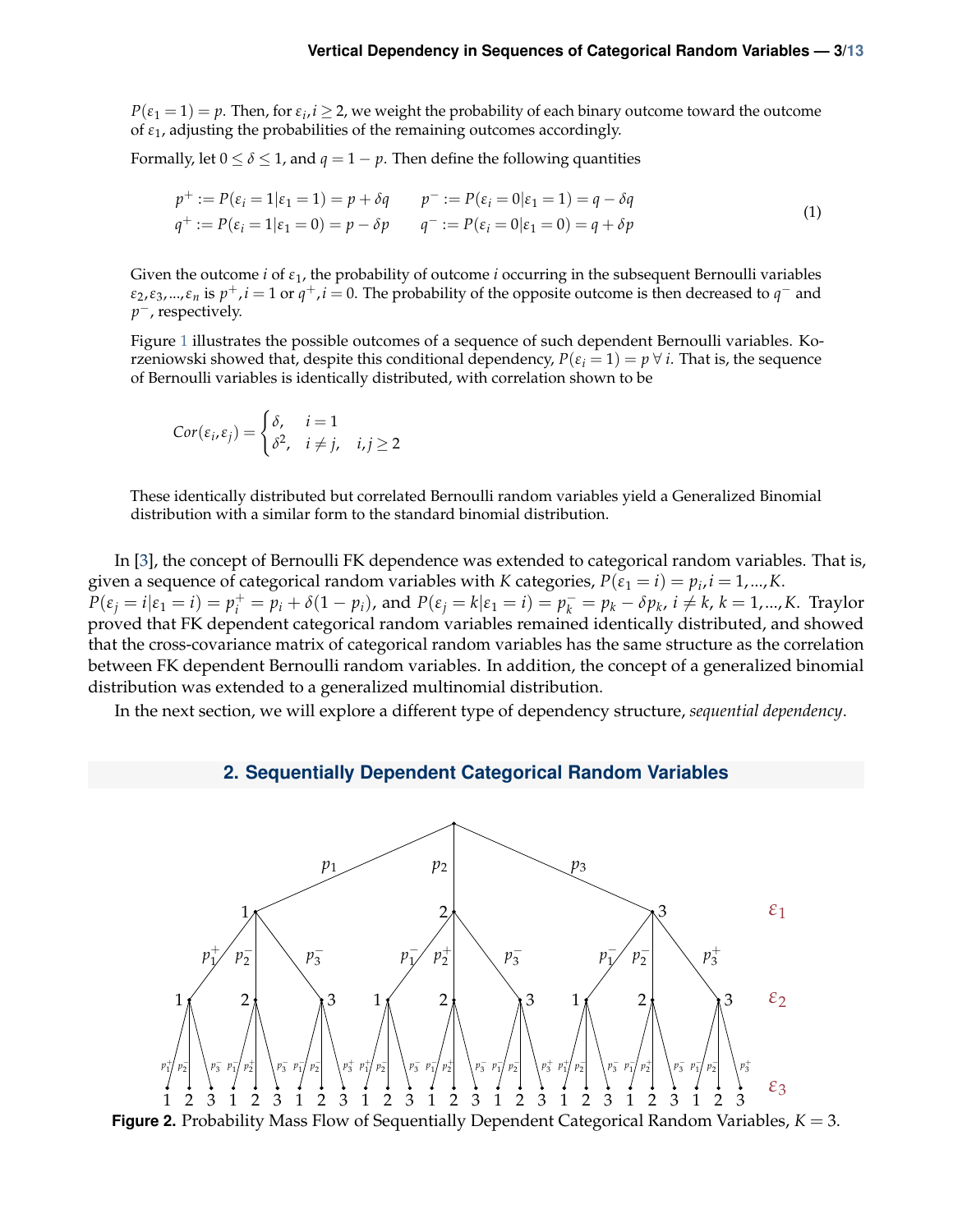<span id="page-3-0"></span>

While FK dependence yielded some interesting results, a more realistic type of dependence is *sequential dependence*, where the outcome of a categorical random variable depends with coefficient *δ* on the outcome of the variable immediately preceeding it in the sequence. Put formally, if we let  $\mathcal{F}_n = \{\varepsilon_1, ..., \varepsilon_{n-1}\}\)$ , then  $P(\varepsilon_n|\varepsilon_1,...,\varepsilon_{n-1}) = P(\varepsilon_n|\varepsilon_{n-1}) \neq P(\varepsilon_n)$ . That is,  $\varepsilon_n$  only has direct dependence on the previous variable *εn*−1. We keep the same weighting as for FK-dependence. That is,

$$
P(\varepsilon_n = j | \varepsilon_{n-1} = j) = p_j^+ = p_j + \delta(1 - p_j), \qquad P(\varepsilon_n = j | \varepsilon_{n-1} = i) = p_j^- = p_j - \delta p_j; j = 1, ..., K, i \neq j
$$
\n(2)

As a comparison, for FK dependence,  $P(\varepsilon_n|\varepsilon_1,...,\varepsilon_{n-1}) = P(\varepsilon_n|\varepsilon_1) \neq P(\varepsilon_n)$ . That is,  $\varepsilon_n$  only has direct dependence on *ε*1, and

$$
P(\varepsilon_n = j | \varepsilon_1 = j) = p_j^+ = p_j + \delta(1 - p_j), \qquad P(\varepsilon_n = j | \varepsilon_1 = i) = p_j^- = p_j - \delta p_j; j = 1, ..., K, i \neq j \tag{3}
$$

Let  $\varepsilon = (\varepsilon_1, ..., \varepsilon_n)$  be a sequence of categorical random variables of length *n* (either independent or dependent) where the number of categories for all  $\varepsilon_i$  is *K*. Denote  $\Omega_n^K$  as the sample space of this random sequence. For example,

$$
\Omega_3^3 = \{(1,1,1), (1,1,2), (1,1,3), (1,2,1), (1,2,2), ..., (3,3,1), (3,3,2), (3,3,3)\}
$$

Dependency structures like FK-dependence and sequential dependence change the probability of a  $\alpha$  sequence  $\varepsilon$  of length *n* taking a particular  $\omega=(\omega_1,...,\omega_n)\in\Omega_n^K$ . The probability of a particular  $\omega\in\Omega_n^K$ is given by the dependency structure. For example, if the variables are independent,  $P((1,2,1)) = p_1^2 p_2$ . Under FK-dependence,  $P((1, 2, 1)) = p_1 p_2^{-1}$  $\frac{1}{2}p_1^+$  $_1^+$ , and under sequential dependence,  $P((1,2,1)) = p_1 p_2^ \frac{1}{2}p_1^ \frac{1}{1}$ . See Figures [2](#page-2-1) and [3](#page-3-0) for a comparison of the probability mass flows of sequential dependence and FK dependence. Sequentially dependent sequences of categorical random variables remain identically distributed but dependent, just like FK-dependent sequences. That is,

**Lemma 1.** Let  $\varepsilon = (\varepsilon_1, ..., \varepsilon_n)$  be a sequentially dependent categorical sequence of length *n* with *K* categories. Then  $P(\varepsilon_j = i) = p_i; \quad i = 1, ..., K; \quad j = 1, ..., n; n \in \mathbb{N}.$ 

*Proof.* Fix  $n \in \mathbb{N}$ . Let  $\Phi_n^K(i) = \{ \omega \in \Omega_n^K : \omega_n = i \}$ ,  $i = 1,...,K$ . Note that  $|\Phi_n^K(i)| = K^{n-1}$ . Then we may partition  $\Omega_n^K$  using these  $\Phi_n^K(i)$ :  $\Omega_n^K = \sqcup_{i=1}^K \Phi_n^K(i)$  $\Omega_n^K = \sqcup_{i=1}^K \Phi_n^K(i)$  $\Omega_n^K = \sqcup_{i=1}^K \Phi_n^K(i)$ .<sup>1</sup>

<span id="page-3-1"></span><sup>&</sup>lt;sup>1</sup>The union is disjoint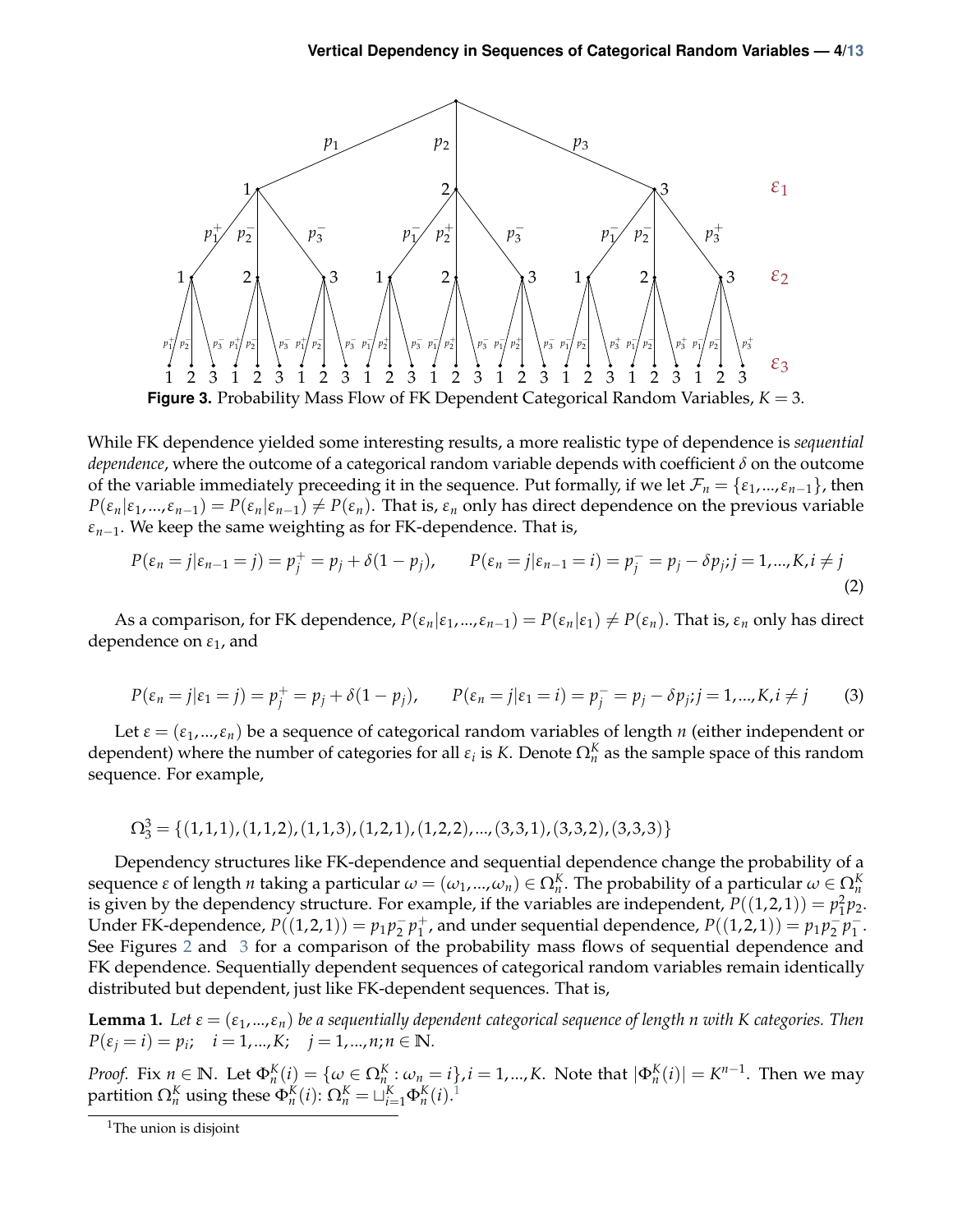The event that  $\varepsilon_n=i$  is given by  $\bigcup_{\omega\in\Phi^K_n(i)}\omega$ , and thus  $P(\varepsilon_n=i)=P\left(\bigcup_{\omega\in\Phi^K_n(i)}\omega\right)$  ,  $i=1,...,K.$  Each sequence  $ω_j ∈ Φ_n^K(i)$  has an associated probability  $π_j = \prod_{l=1}^n π_{j_l}$ , where  $π_{j_l}$  is the probability of the *l*th term in the sequence  $\omega_{j_l}.$  Therefore,

$$
P(\varepsilon_n = i) = \sum_{j=1}^{K^{n-1}} \pi_j = \sum_{j=1}^{K^{n-1}} \prod_{l=1}^n \pi_{j_l}
$$
\n(4)

WLOG, assume  $i = 1$ . Then for  $n = 2$ , under sequential dependence,

$$
P(\varepsilon_2 = 1) = p_1 p_1^+ + p_2 p_1^- + \dots + p_K p_1^- = p_1
$$

by Lemma 1 of [\[3\]](#page-12-5). For  $n = 3$ ,

$$
P(\varepsilon_3 = 1) = p_1 p_1^+ p_1^+ + p_1 p_2^- p_1^- + p_1 p_k^- p_1^- + \dots + p_k p_1^- p_1^+ + \dots + p_k p_k^+ p_1^-
$$
  
=  $p_1^+ \left( p_1 p_1^+ + p_1^- \sum_{j \neq 1} p_j \right) + \sum_{i=2}^K p_i^- \left( p_i p_i^+ + p_i^- \sum_{j \neq i} p_j \right)$   
=  $p_1^+ p_1 + p_1^- \sum_{i=2}^K p_i$   
=  $p_1$ 

It is clear that these hold true for  $i = 2,...,K$ . That is,  $P(\varepsilon_2 = i) = p_i \ \forall i$  and  $P(\varepsilon_3 = i) = p_i \ \forall i$ . Now, assume that  $P(\varepsilon_n = i) = p_i$ ,  $i = 1,...,K$ . Then, WLOG, we will show that  $P(\varepsilon_{n+1} = 1) = p_1$ . We have that  $\Phi_{n+1}^K(1) = \Omega_n \times \{1\} = \left(\sqcup_{i=1}^K \Phi_n^K(i)\right) \times \{1\} = \sqcup_{i=1}^K \left(\Phi_n^K(i) \times \{1\}\right)$  Therefore,

$$
P(\varepsilon_{n+1} = 1) = P(\Phi_{n+1}^{K}(1))
$$
  
=  $\sum_{i=1}^{K} P(\Phi_{n}^{K}(i) \times \{1\})$   
=  $p_{1}^{+} P(\Phi_{n}^{K}(i)) + p_{1}^{-} \sum_{i=2}^{K} P(\Phi_{n}^{K}(i))$   
=  $p_{1}^{+} p_{1} + p_{1}^{-} \sum_{i=2}^{K} p_{i}$   
=  $p_{1}$ 

A similar argument follows for  $i = 2, ..., K$  to conclude that for any *n*,  $P(\varepsilon_n = i) = p_i$  under sequential dependence.  $\Box$ 

#### <span id="page-4-0"></span>**2.1 Cross-Covariance Matrix**

The *K* × *K* cross-covariance matrix  $\Lambda^{m,n}$  of  $\varepsilon_m$  and  $\varepsilon_n$  in a sequentially dependent categorical sequence has entries  $\Lambda^{m,n}_{i,i}$  $\sum_{i,j}^{m,n}$  that give the cross-covariance  $Cov([\varepsilon_m=i],[\varepsilon_n=j])$ , where  $[\cdot]$  denotes an Iverson bracket. In the FK-dependent case, the entries of  $\Lambda^{m,n}$  are given by [\[3\]](#page-12-5)

$$
\Lambda_{ij}^{1,n} = \begin{cases} \delta p_i(1-p_i), & i=j \\ -\delta p_i p_j, & i \neq j' \end{cases}, n \ge 2, \text{ and } \Lambda_{ij}^{m,n} = \begin{cases} \delta^2 p_i(1-p_i), & i=j \\ -\delta^2 p_i p_j, & i \neq j' \end{cases}, n > m, m \neq 1.
$$

Thus, the cross covariance between any two  $\varepsilon_m$  and  $\varepsilon_n$  in the FK-dependent case is never smaller than  $\delta^2$  times the independent cross-covariance. In the sequentially dependent case, the cross-covariances of *ε<sup>m</sup>* and *ε<sup>n</sup>* decrease in powers of *δ* as the distance between the two variables in the sequence increases.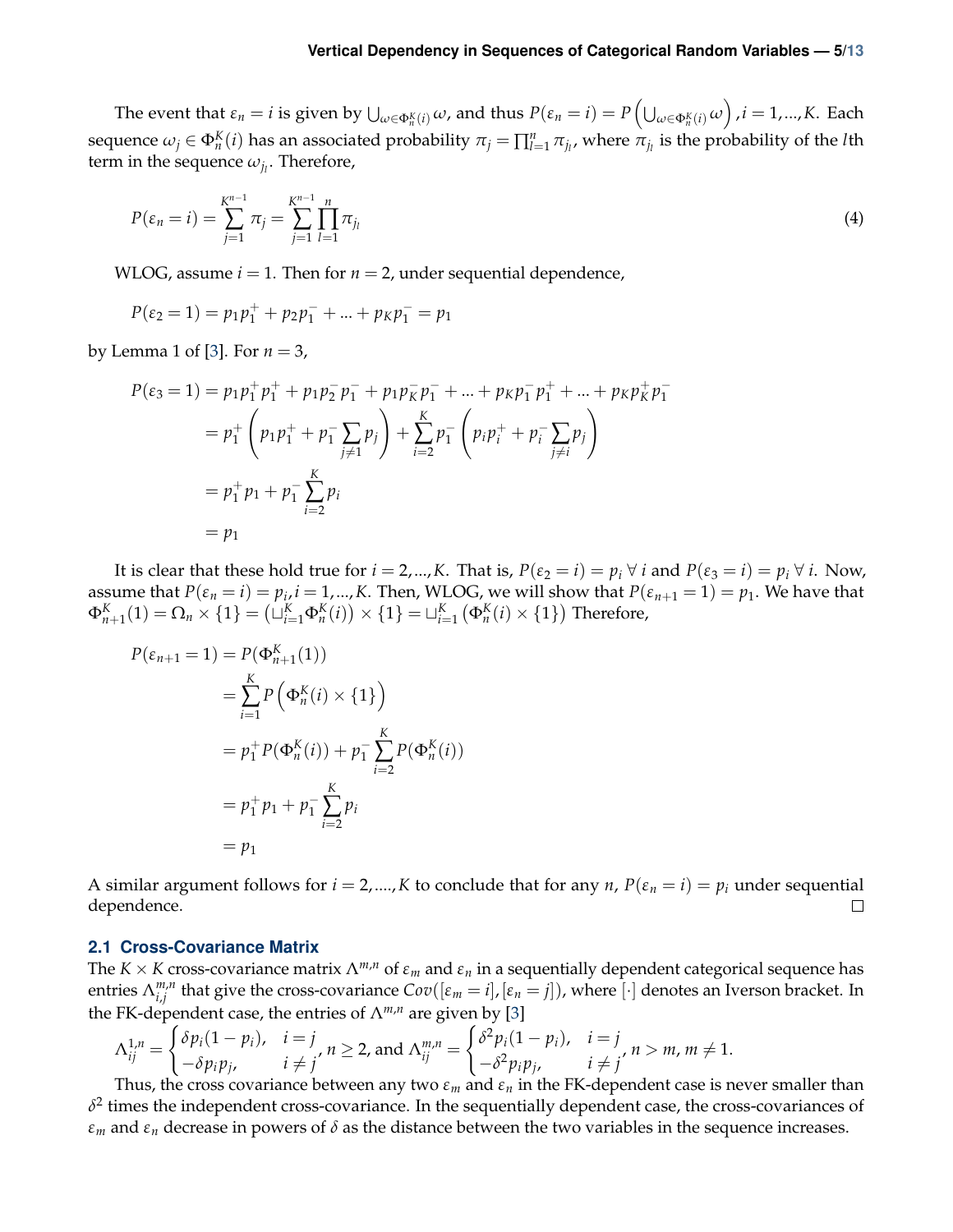<span id="page-5-0"></span>**Theorem 1** (Cross-Covariance of Dependent Categorical Random Variables)**.** *Denote* Λ*m*,*<sup>n</sup> as the K* × *K cross-covariance matrix of ε<sup>m</sup> and ε<sup>n</sup> in a sequentially dependent sequence of categorical random variables of length* N,  $m \le n$ , and  $n \le N$ , defined as  $\Lambda^{m,n} = E[(\varepsilon_m - E[\varepsilon_m])(\varepsilon_n - E[\varepsilon_n])]$ . Then the entries of the matrix are given *by* Λ  $\binom{m,n}{i}$  $\int \delta^{n-m} p_i(1-p_i)$ ,  $i=j$ 

$$
by \ \Lambda_{ij}^{m,n} = \begin{cases} -\delta^{n-m} p_i p_j, & i \neq j \end{cases}
$$

The pairwise covariance between two Bernoulli variables in a sequentially dependent sequence is given in the following corollary

**Corollary 1.** *Denote*  $P(\varepsilon_i = 1) = p$ ;  $i = 1, ..., n$ , and let  $q = 1 - p$ . Under sequential dependence,  $Cov(\varepsilon_m, \varepsilon_n) = pq\delta^{n-m}.$ 

We move the proof of Theorem [1](#page-5-0) to Section [5.](#page-9-0) We give some examples to illustrate.

**Example 1** (Bernoulli Random Variables)**.** *If we want to find the covariance between ε*<sup>2</sup> *and ε*3*, then we note that the set*  $S = \{ \omega \in \Omega_3^2 : \omega_2 = 1, \omega_3 = 1 \}$  *is given by*  $S = \{ (1, 1, 1), (0, 1, 1) \}$ *.*  $P(\varepsilon_2 = 1, \varepsilon_3 = 1) = P(S)$ *. Thus,* 

$$
Cov(\varepsilon_2, \varepsilon_3) = P(\varepsilon_2 = 1, \varepsilon_3 = 1) - P(\varepsilon_2 = 1)P(\varepsilon_3 = 1)
$$
  
=  $pp^+p^+ + qp^-p^+ - p^2$   
=  $p^+(pp^+ + qp^-) - p^2$   
=  $p(p^+ - p)$   
=  $pq\delta$ 

*Similarly,*

$$
Cov(\varepsilon_1, \varepsilon_3) = P(\varepsilon_1 = 1, \varepsilon_3 = 1) - P(\varepsilon_1 = 1)P(\varepsilon_3 = 1)
$$
  
=  $(pp^+p^+ + pq^-p^-) - p^2$   
=  $p((p + \delta q)^2 + pq(1 - \delta)^2) - p^2$   
=  $p(p^2 + pq + \delta^2 q^2 + \delta^2 pq) - p^2$   
=  $p(p(p + q) + \delta^2 q(q + p)) - p^2$   
=  $p(p + \delta^2 q) - p^2$   
=  $pq\delta^2$ 

**Example 2** (Categorical Random Variables)**.** *Suppose we have a sequence of categorical random variables, where*  $K = 3$ . Then  $[\varepsilon_m = i]$  *is the Bernoulli random variable with the binary outcome of* 1 *if*  $\varepsilon_m = i$  and 0 *if not. Thus,*  $Cov([ε<sub>m</sub> = i], [ε<sub>n</sub> = j]) = P(ε<sub>m</sub> = i ∨ ε<sub>n</sub> = j) - P(ε<sub>m</sub> = i)P(ε<sub>n</sub> = j).$  We have shown that every  $ε<sub>n</sub>$  in the sequence *is identically distributed, so*  $P(\varepsilon_m = i) = p_i$  *and*  $P(\varepsilon_n = j) = p_j$ *.* 

$$
Cov([\varepsilon_2 = 1], [\varepsilon_3 = 1]) = (p_1 p_1^+ p_1^+ + p_2 p_1^- p_1^+ + p_3 p_1^- p_1^+) - p_1^2
$$
  
=  $p_1^+ (p_1 p_1^+ + p_2 p_1^- + p_3 p_1^-) - p_1^2$   
=  $p_1^+ p_1 - p_1^2$   
=  $\delta p_1 (1 - p_1)$ 

$$
Cov([{\varepsilon}_2 = 1], [{\varepsilon}_3 = 2]) = (p_1 p_1^+ p_2^- + p_2 p_1^- p_2^- + p_3 p_1^- p_2^-) - p_1 p_2
$$
  
=  $p_2^- (p_1 p_1^+ + p_2 p_1^- + p_3 p_1^-) - p_1 p_2$   
=  $p_1 p_2^- - p_1 p_2$   
=  $-\delta p_1 p_2$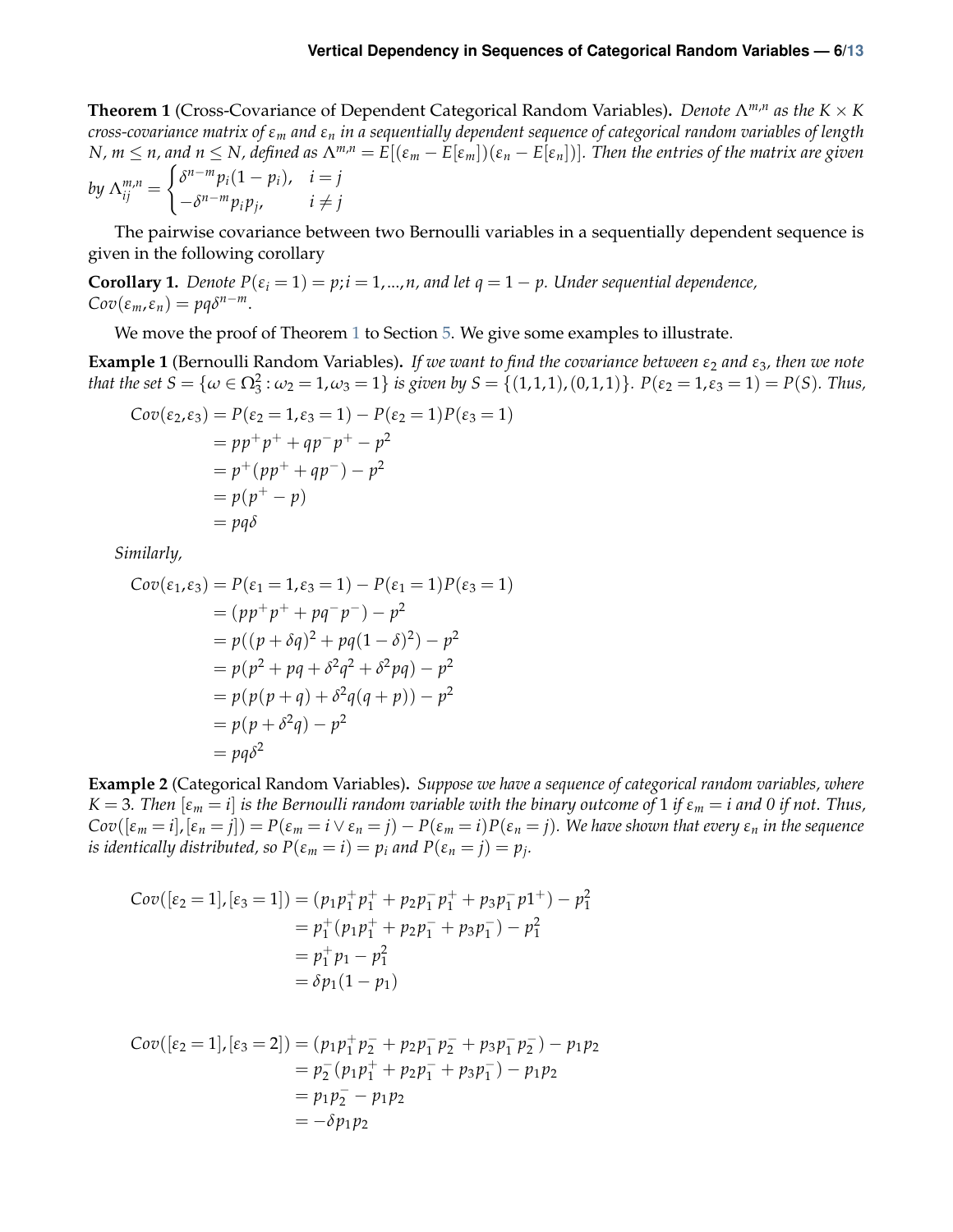*We may obtain the other entries of the matrix in a similar fashion. So, the cross-covariance matrix for a*  $\epsilon_2$  *and*  $\epsilon_3$ *with K* = 3 *categories is given by*

$$
\Lambda^{2,3} = \delta \begin{bmatrix} p_1(1-p_1) & -p_1p_2 & -p_1p_3 \ -p_1p_2 & p_2(1-p_2) & -p_2p_3 \ -p_1p_3 & -p_2p_3 & p_3(1-p_3) \end{bmatrix}
$$

*Note that if*  $\varepsilon_2$  *and*  $\varepsilon_3$  *are independent, then the cross-covariance matrix is all zeros, because*  $\delta = 0$ *.* 

## **3. Dependency Generators**

<span id="page-6-0"></span>Both FK-dependency and sequential dependency structures are particular examples of a class of *vertical dependency structures*. We denote the dependency of subsequent categorical random variables on a previous variable in the sequence as a *vertical dependency*. In this section, we define a class of functions that generate vertical dependency structures with the property that all the variables in the sequence are identically distributed but dependent.

## <span id="page-6-1"></span>**3.1 Vertical Dependency Generators Produce Identically Distributed Sequences**

Define the set of functions  $C_{\delta} = \{ \alpha : \mathbb{N}_{\geq 2} \to \mathbb{N} : \alpha(n) \geq 1 \land \alpha(n) < n \forall n \}$ . The mapping defines a direct dependency of *n* on  $\alpha(n)$ , denoted  $n \stackrel{\delta}{\leadsto} \alpha(n)$ . We have already defined the notion of direct dependency, but we formalize it here.

**Definition 1** (Direct Dependency). Let  $\varepsilon_m$ ,  $\varepsilon_n$  be two categorical random variables in a sequence, where  $m < n$ . We say  $\varepsilon_n$  has a **direct dependency** on  $\varepsilon_m$ , denoted  $\varepsilon_n \stackrel{\delta}{\leadsto} \varepsilon_m$ , if  $P(\varepsilon_n|\varepsilon_{n-1},...,\varepsilon_1) = P(\varepsilon_n|\varepsilon_m)$ .

**Example 3.** For FK-dependence,  $\alpha(n) \equiv 1$ . That is, for any  $n$ ,  $\varepsilon_n \stackrel{\delta}{\leadsto} \varepsilon_1$ 

**Example 4.** *The function*  $\alpha(n) = n - 1$  *generates the sequential dependency structure of Section* [2.](#page-2-0)

We now define the notion of dependency continuity.

**Definition 2** (Dependency Continuity). *A function*  $\alpha : \mathbb{N}_{\geq 2} \to \mathbb{N}$  *is dependency continuous if*  $\forall n \exists j \in \mathbb{N}$  $\{1, ..., n-1\}$  *such that*  $\alpha(n) = j$ 

We require that the functions in  $C_{\delta}$  be dependency continuous. Thus, the formal definition of the class of dependency generators  $\mathcal{C}_{\delta}$  is

**Definition 3** (Dependency Generator). We define the set of functions  $C_{\delta} = \{\alpha : \mathbb{N}_{\geq 2} \to \mathbb{N}\}\$  such that

- $\alpha(n) < n$
- ∀ *n*∃ *j* ∈ {1,...,*n* − 1} : *α*(*n*) = *j*

*and refer to this class as dependency generators.*

Each function in  $C_{\delta}$  generates a unique dependency structure for sequences of dependent categorical random variables where the individual elements of the sequence remain identically distributed.

<span id="page-6-2"></span> $\bf{Theorem~2.}$  Let  $\alpha \in \mathcal{C}_\delta$ . Then for any  $n \in \mathbb{N}$ ,  $n \geq 2$ , the dependent categorical random sequence generated by  $\alpha$ *has identically distributed elements.*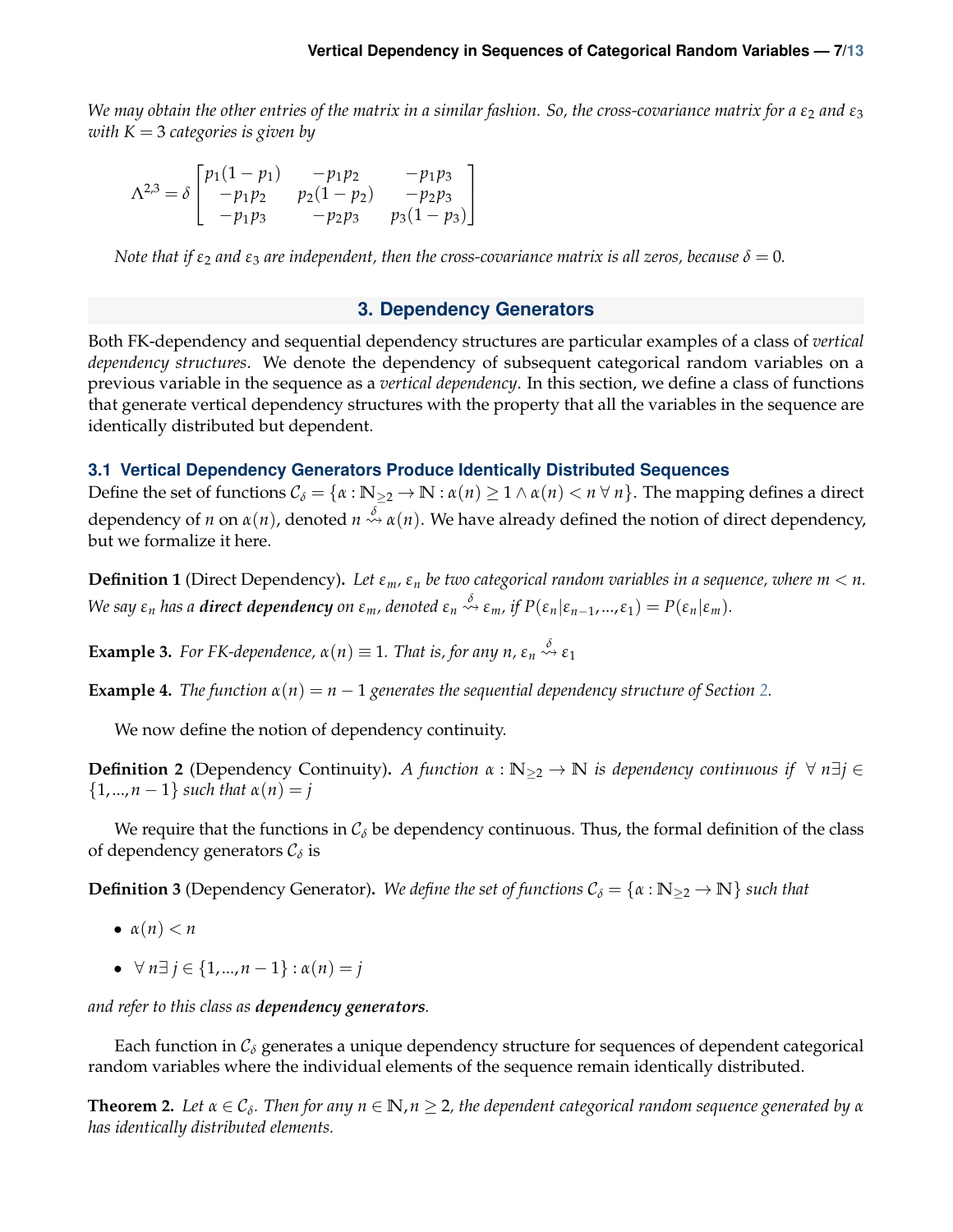*Proof.* Let  $\alpha$  be a dependency continuous function in  $C_{\delta}$ . Then  $\alpha(2) = 1 \Rightarrow \varepsilon_2 \stackrel{\delta}{\leadsto} \varepsilon_1$ . Thus,  $\varepsilon_2$  and  $\varepsilon_1$ are a sequentially dependent sequence of length 2 and identically distributed. Now,  $\alpha(3) \in \{1,2\}$ , and thus either *ε*<sup>3</sup> *<sup>δ</sup> <sup>ε</sup>*1, in which case *<sup>ε</sup>*<sup>3</sup> and *<sup>ε</sup>*<sup>1</sup> are identically distributed, and thus *<sup>ε</sup>*1,*ε*2, and *<sup>ε</sup>*<sup>3</sup> are identically distributed, or *ε*<sup>3</sup> *<sup>δ</sup> ε*2. But since *ε*<sup>2</sup> *<sup>δ</sup> <sup>ε</sup>*1, it follows that *<sup>ε</sup>*<sup>3</sup> *<sup>δ</sup> ε*<sup>2</sup> *<sup>δ</sup> <sup>ε</sup>*1, which is a sequentially dependent sequence of length 3, and thus all elements are identically distributed. Now, for and *n* > 3,  $\alpha(n) = j \in \{1,...,n-1\}$ . If  $j = 1$  or 2, then we are done. Suppose then that  $j > 2$ . Then by dependency continuity,  $\exists l \in \{1,...,j-1\}$  such that  $\alpha(j) = l$ . If  $l = 1$  or 2, then  $\varepsilon_n$  is in a sequentially dependent subsequence of length 4 or 5, respectively, and is thus identically distributed within the subsequence. If  $l \geq 3$ , then  $\exists m \in \{1,...,l-1\}$  such that  $\alpha(l) = m$ . We may proceed in this fashion until we reach a *q* such that  $\alpha(q) = 1$  or 2, which is forced by dependency continuity. Thus, for any *n*,  $\varepsilon_n$  is appended to a sequentially dependent subsequence that is identically distributed among its members and with *ε*1. Thus all subsequences are identically distributed with  $\varepsilon_1$  and hence each other as well. Thus, the entire sequence is identically distributed with  $P(\varepsilon_n = i) = p_i$ ,  $i = 1, ..., K \forall n$ .  $\Box$ 

## <span id="page-7-0"></span>**3.2 Graphical Interpretation and Illustrations**

We may visualize the dependency structures generated by  $\alpha \in C_{\delta}$  via directed *dependency graphs*. Each  $\varepsilon_n$ represents a vertex in the graph, and a directed edge connects *n* to *α*(*n*) to represent the direct dependency generated by *α*. This section illustrates some examples and gives a graphical interpretation of the result in Theorem [2.](#page-6-2)

#### <span id="page-7-3"></span><span id="page-7-1"></span>**3.2.1 First-Kind Dependence**



**Figure 4.** Dependency Graph for FK Dependence

For FK-dependency,  $\alpha(n) \equiv 1$  generates the graph in Figure [4.](#page-7-3) Each  $\varepsilon_i$  depends directly on  $\varepsilon_1$ , and thus we see no connections between any other vertices *i*, *j* where  $j \neq 1$ . There are  $n - 1$  separate subsequences of length 2 in this graph.

## <span id="page-7-2"></span>**3.2.2 Sequential Dependency**



**Figure 5.** Dependency Graph for Sequential Dependence

 $\alpha(n) = n-1$  generates the sequential dependency structure we studied in Section [2.](#page-2-0) We can see that a path exists from any *n* back to 1. This is a visual way to see the result of Theorem [2,](#page-6-2) in that if a path exists from any *n* back to 1, then the variables in that path must be identically distributed. Here, there is only one sequence and no subsequences.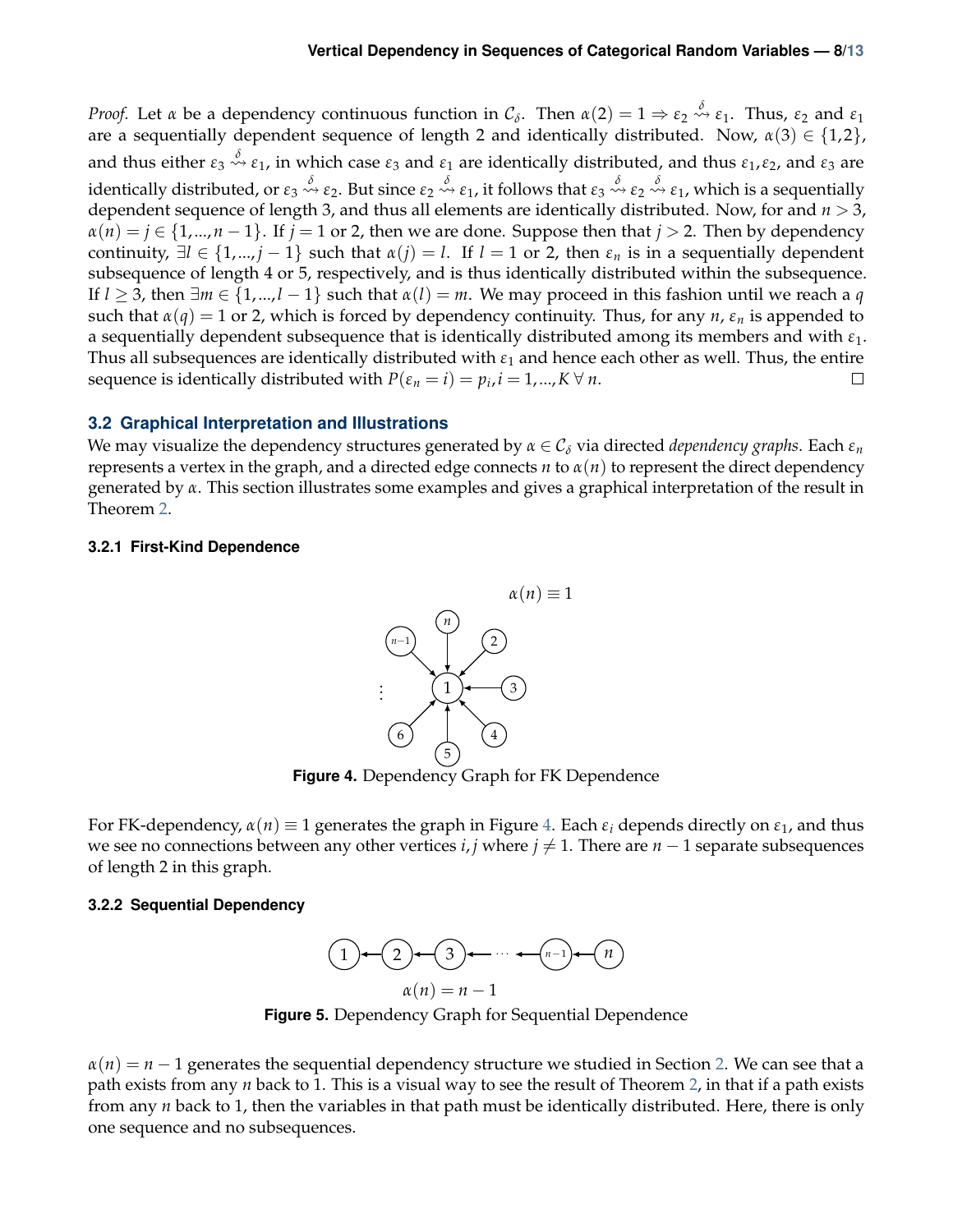#### <span id="page-8-3"></span><span id="page-8-0"></span>**3.2.3 A Monotonic Example**



**Figure 6.** Dependency Graph for  $\alpha(n) = \alpha$  $\overline{n}$ ]

Figure [6](#page-8-3) gives an example of a monotonic function in  $C_{\delta}$  and the dependency structure it generates. Again, note that any *n* has a path to 1, and the number of subsequences is between 1 and *n* − 1.

## <span id="page-8-4"></span><span id="page-8-1"></span>**3.2.4 A Nonmonotonic Example**



Figure [7](#page-8-4) illustrates a more contrived example where the function is nonmonotonic. It is neither increasing nor decreasing. The previous examples have all been nondecreasing.

#### <span id="page-8-2"></span>**3.2.5 A Prime Example**

Let  $\alpha \in C_{\delta}$  be defined in the following way. Let  $p_m$  be the *m*th prime number, and let  $\{kp_m\}$  be the set of all postive integer multiples of  $p_m$ . Then the set  $\mathscr{P}_m = \{kp_m\} \setminus \cup_{i=1}^{m-1} \{kp_i\}$  gives a disjoint partitioning of **N**. That is,  $\mathbb{N} = \sqcup_m \mathcal{P}_m$ , and thus for any  $n \in \mathbb{N}$ ,  $n \in \mathcal{P}_m$  for exactly one *m*. Now let  $\alpha(n) = m$ . Thus, the function is well-defined. We may write  $\alpha : \mathbb{N}_{\geq 2} \to \mathbb{N}$  as  $\alpha[\mathscr{P}_m] = m$ . As an illustration,

$$
\alpha[\{2k\}] = 1
$$

$$
\alpha[\{3k\} \setminus \{2k\}] = 2
$$

$$
\alpha[\{5k\} \setminus (\{2k\} \cup \{3k\})] = 3
$$

$$
\vdots
$$

$$
\alpha[\{kp_m\} \setminus (\bigcup_{i=1}^{m-1}\{kp_i\})] = m
$$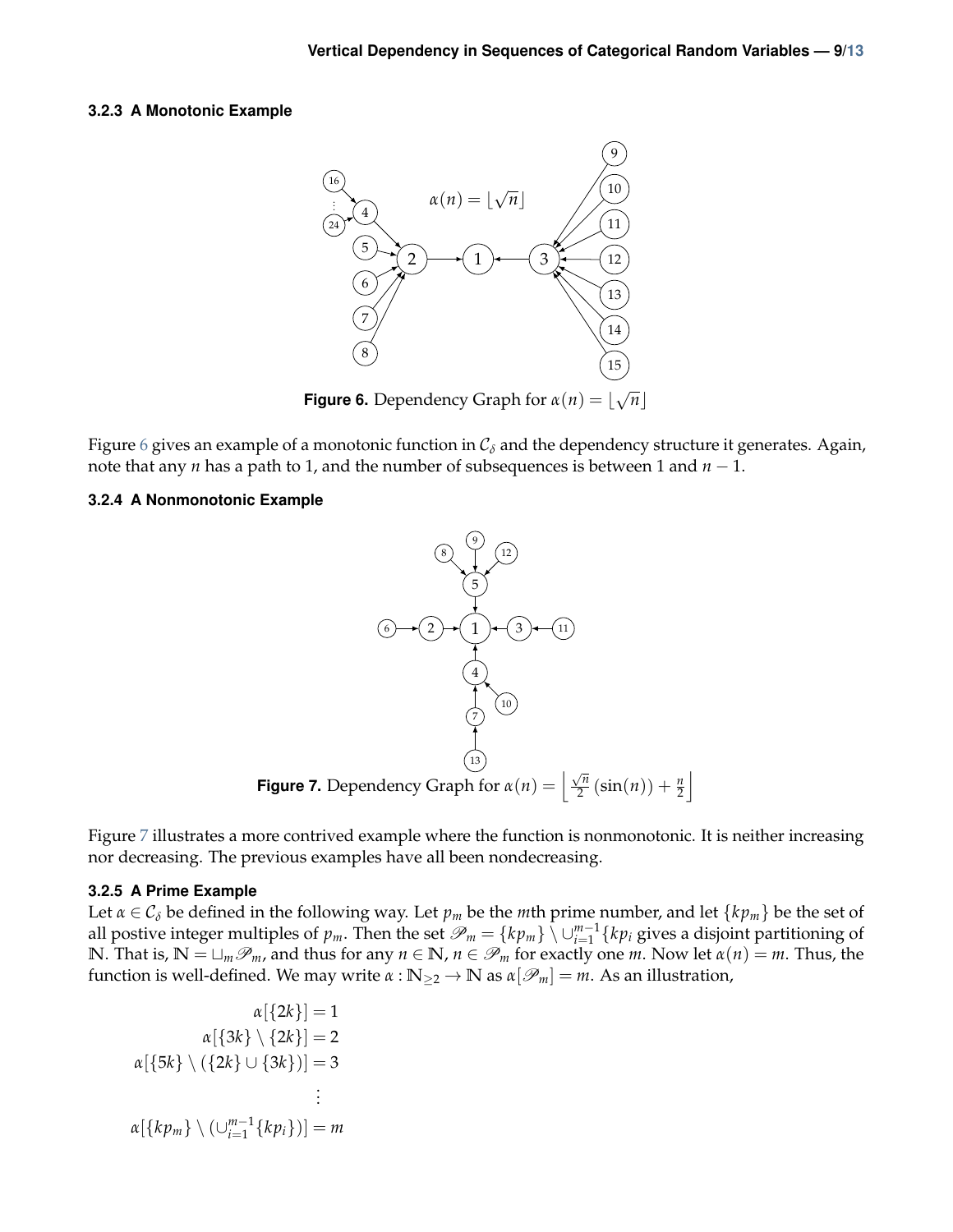#### **4. Conclusion**

This paper has extended the concept of dependent random sequences first put forth in the works of Korzeniowski [\[1\]](#page-12-4) and Traylor [\[3\]](#page-12-5) and developed a generalized class of vertical dependency structures. The sequential dependency structure was studied extensively, and a formula for the cross-covariance obtained. The class of dependency generators was defined in Section [3.1](#page-6-1) and shown to always produce a unique dependency structure for any  $\alpha \in \mathscr{C}_\delta$  in which the a sequence of categorical random variables under that *α* is identically distributed but dependent. We provided a graphical interpretation of this class, and illustrated with several key examples.

#### **5. Appendix**

#### <span id="page-9-1"></span><span id="page-9-0"></span>**5.1 Proof of Theorem [1](#page-5-0)**

The proof can be divided into two statements:

$$
\begin{cases}\n\text{Statement 1:} & \text{Cov}([\varepsilon_m = i], [\varepsilon_n = i]) = p_i(1 - p_i)\delta^{n-m} \\
\text{Statement 2:} & \text{Cov}([\varepsilon_m = i], [\varepsilon_n = j]) = -p_i p_j \delta^{n-m}; \quad m > 1, n > m\n\end{cases}
$$

We prove Statement 1 first for  $m = 1$ . It suffices to show that  $P(\varepsilon_1 = i, \varepsilon_n = i) = p_i(p_i + \delta^{n-1}(1 - p_i)).$ This will be shown via induction, though the base case is 6.  $n = 2,..,5$  are calculated directly. Fix the number of categories *K*, and denote the sample space of a sequentially dependent categorical sequence of length *n* with *K* categories by  $\Omega_n$ . Fix  $i \in \{1,...,K\}$  Denote the following sets:

$$
\Theta_n^{(i)} = \{ \omega \in \Omega_n : \omega_1 = \omega_n = i \}
$$
  
\n
$$
\Phi_n^{(i)} = \{ \omega \in \Omega_n : \omega_n = i \}
$$
  
\nFor  $n = 2$ ,  $P(\varepsilon_1 = i, \varepsilon_2 = i) = p_i p_i^+ = p_i (p_i + \delta(1 - p_i)), i = 1, ..., K$ . For  $n = 3$ ,  $\Theta_3^i = \{ i \} \times \Phi_2^{(i)}$ . Then  
\n
$$
P(\varepsilon_1 = i, \varepsilon_3 = i) = P(\Theta_3^i) = p_i (p_i^+ p_i^+) + p_i \left( \sum_{j \neq i} p_j^- \right) p_i^- = p_i (p_i + (1 - p_i) \delta^2)
$$

For  $n = 4$ ,

$$
\Theta_4^{(i)} = \{i\} \times \Phi_3^{(i)}
$$
  
=  $\{i\} \times \left(\bigcup_{j=1}^K \{j\}\right) \times \Phi_2^{(i)}$   
=  $\left[\{i\} \times \Theta_3^{(i)}\right] \cup \left[\bigcup_{j \neq i} \{i\} \times \{j\} \times \Phi_2^{(i)}\right]$ 

Let  $\varepsilon_{(-k)}$  be a sequence with the first *k* terms missing.

$$
P(\Theta_4^{(i)}) = P(\varepsilon_{(-1)} \in \Theta_3^{(i)} | \varepsilon_1 = i) P(\varepsilon_1 = i) + \sum_{j \neq i} P(\varepsilon_{(-2)} \in \Phi_2^{(i)} | \varepsilon_1 = i, \varepsilon_2 = j) P(\varepsilon_2 = j | \varepsilon_1 = i) P(\varepsilon_1 = i)
$$
  
=  $p_i p_i^+ (p_i + \delta^2 (1 - p_i) + \sum_{j \neq i} p_j p_j^- p_i^- (1 + \delta)$   
=  $p_i p_i^+ (p_i + \delta^2 (1 - p_i) + p_i (1 - p_i) (1 - \delta - \delta^2 + \delta^3)$   
=  $p_i (p_i + (1 - p_i) \delta^3)$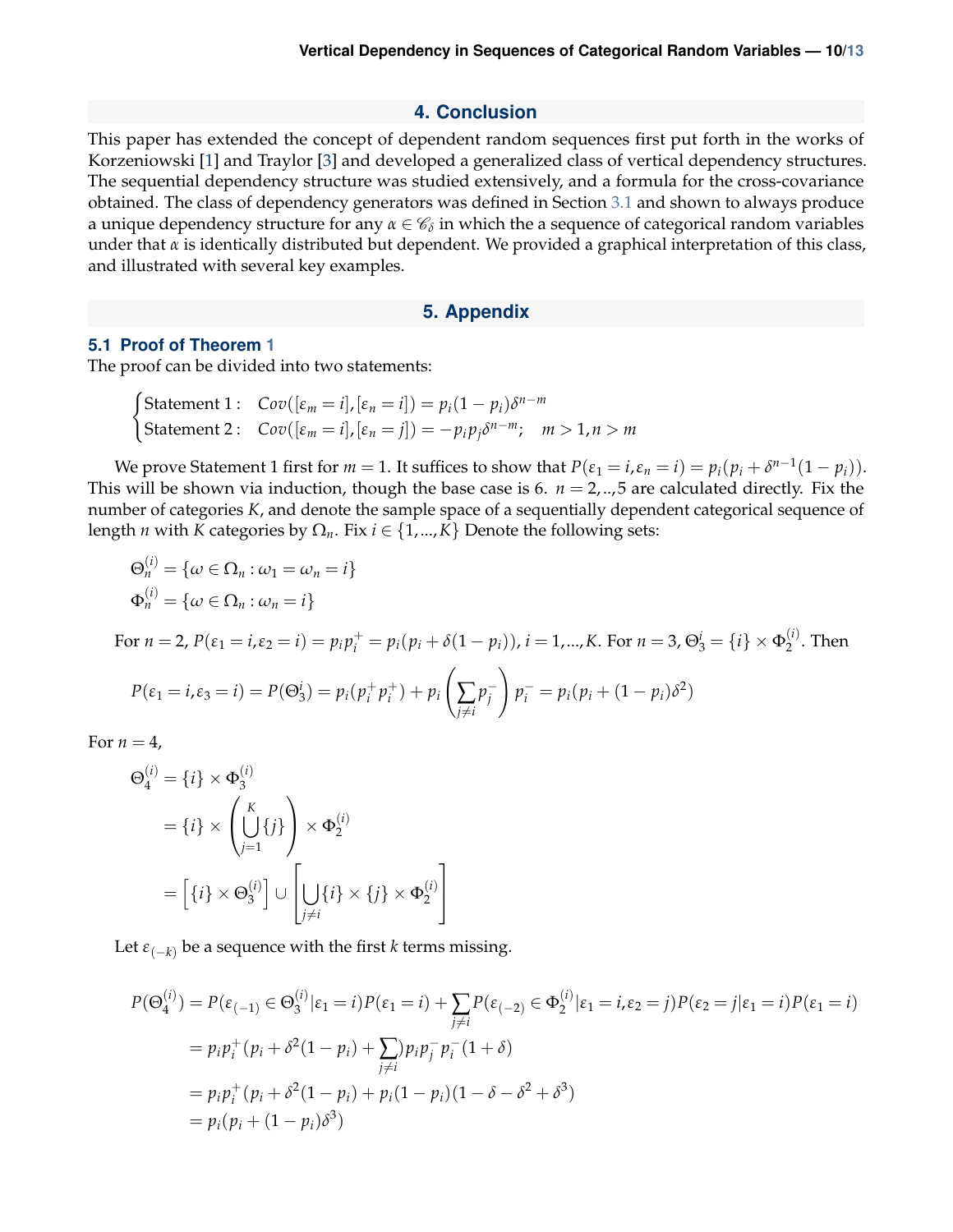The calculations for  $n = 5$  proceed in a similar fashion.  $P(\Theta_5^{(i)})$  $(p_j^{(t)}) = p_i(p_i + (1 - p_i)\delta^4)$ . Then for  $n = 6$ , which is our true base case for the inductive hypothesis,

$$
\Theta_6^{(i)} = \{i\} \times \Theta_5 \cup \left(\bigcup_{j \neq i} \{i\} \times \{j\} \times \Phi_4^{(i)}\right)
$$

We already know that  $P(\varepsilon_{(-1)} \in \Theta_5 | \varepsilon_1 = i) = p_i p_i^+$  $i<sup>+</sup>$  ( $p<sub>i</sub> + (1 - p<sub>i</sub>)\delta<sup>4</sup>$ ). Now, fix *j*. Then we may partition  $\{i\} \times \{j\} \times \Phi_4^{(i)}$  $\frac{4}{4}$ .

$$
\{i\} \times \{j\} \times \Phi_4^{(i)} = \left[\{i\} \times \{j\} \times \Theta_4^{(i)}\right] \cup \left[\{i\} \times \{j\} \times \{j\} \times \Phi_3^i\right] \cup \left(\bigcup_{k \neq i,j} \left[\{i\} \times \{j\} \times \{k\} \times \Phi_3^{(i)}\right]\right) \tag{5}
$$

Then we calculate the probability of each partition separately.

<span id="page-10-0"></span>
$$
P\left(\{i\} \times \{j\} \times \Theta_4^{(i)}\right) = p_i p_j^- p_i^- (p_i + (1 - p_i)\delta^3)
$$
\n<sup>(6)</sup>

$$
P(\lbrace i \rbrace \times \lbrace j \rbrace \times \lbrace j \rbrace \times \Phi_3^i) = p_i p_j^- p_j^+ P(\varepsilon_{(-3)} \in \Phi_3^{(i)} | \varepsilon_1 = i, \varepsilon_2 = \varepsilon_3 = j) = p_i (p_i p_j (1 - \delta)(1 - \delta^3)(p_j + (1 - p_j)\delta))
$$
\n(7)

and for fixed  $k \neq i, j$ ,

<span id="page-10-1"></span>
$$
P\left(\{i\} \times \{j\} \times \{k\} \times \Phi_3^{(i)}\right) = p_i p_j^- p_k^- P(\varepsilon_{(-3)} \in \Phi_3) | \varepsilon_1 = i, \varepsilon_2 = j, \varepsilon_3 = k)
$$
  
= 
$$
p_i \left(\prod_{l=1}^K p_l\right) (1 - \delta)^2 (1 - \delta^3)
$$
 (8)

Then  $P\left(\bigcup_{k\neq i,j}\left[\left\{i\right\}\times \left\{j\right\}\times \left\{k\right\}\times \Phi_3^{(i)}\right]$  $\binom{\binom{i}{3}}{3}$  is obtained by summing the probabilities in [\(6\)](#page-10-0) - [\(8\)](#page-10-1) over all  $j \neq i$ . That is,

$$
P\left(\bigcup_{k \neq i,j} \left[\{i\} \times \{j\} \times \{k\} \times \Phi_3^{(i)}\right]\right) = \sum_{\substack{j=1 \ j \neq i}}^K \left(p_i p_j^- p_i^- (p_i + (1 - p_i)\delta^3) + p_i(p_i p_j (1 - \delta)(1 - \delta^3)(p_j + (1 - p_j)\delta)) + \sum_{\substack{l \neq i,j}} p_i \left(\prod_{l=1}^K p_l\right) (1 - \delta)^2 (1 - \delta^3)\right)
$$
  
=  $p_i (1 - p_i) (1 - \delta - \delta^4 + \delta^5)$ 

Therefore,

$$
P(\Theta_6^{(i)}) = p_i p_i^+ (p_i + (1 - p_i)\delta^4) + p_i (1 - p_i) (1 - \delta - \delta^4 + \delta^5)
$$
  
=  $p_i (p_i + (1 - p_i)\delta^5)$ 

For the inductive hypothesis, assume for  $6 \le m \le n$ ,

$$
P(\varepsilon_{(-1)} \in \Theta_{n-1} | \varepsilon_1 = i) = p_i^+(p_i + (1 - p_i)\delta^{n-2})
$$
\n(9)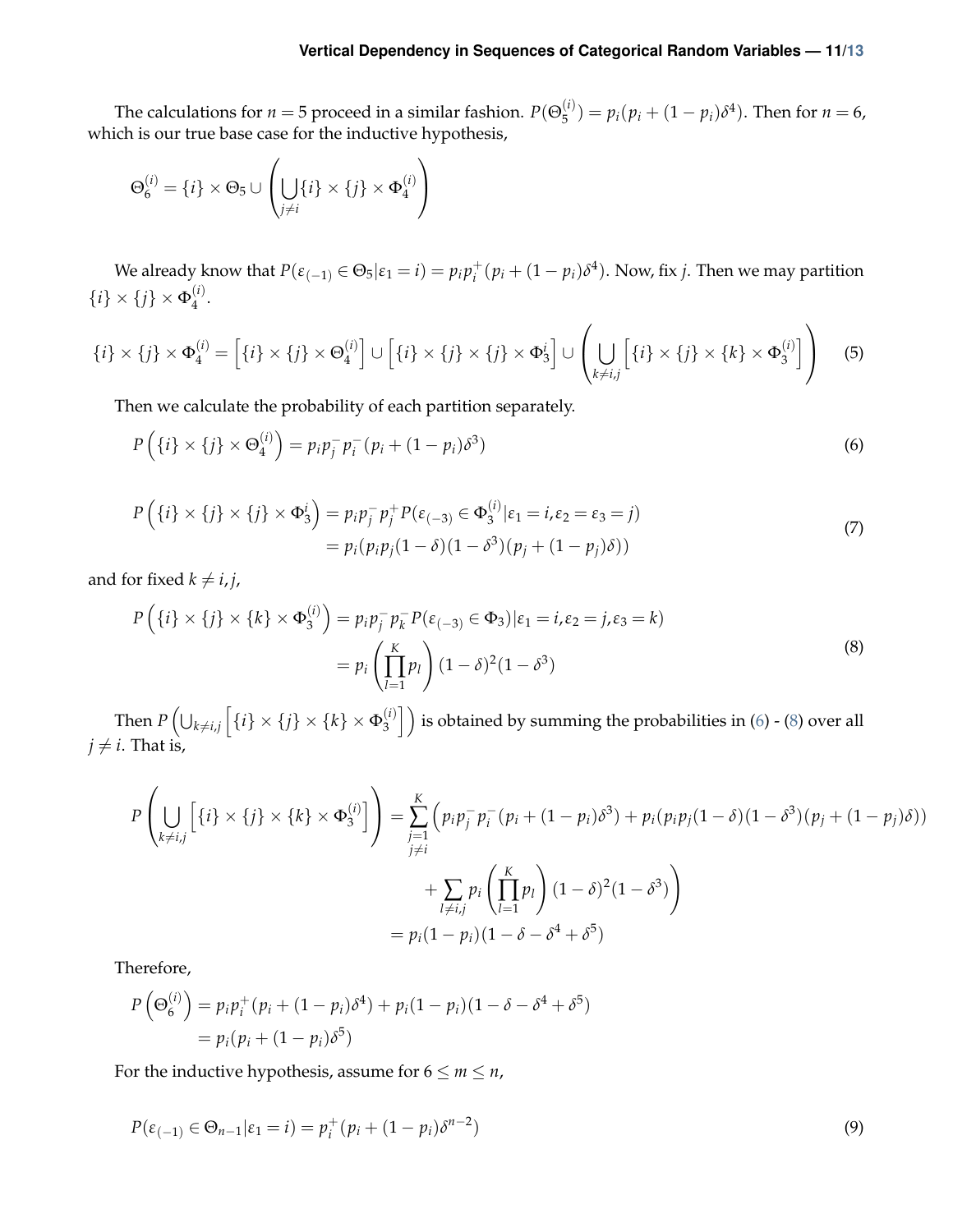$$
P(\varepsilon_{(-1)} \in \Theta_{n-1} | \varepsilon_1 \neq i) = p_i^-(p_i + (1 - p_i)\delta^{n-2})
$$
\n(10)

$$
P(\varepsilon_{(-3)} \in \Phi_{n-3}^{(i)} | \varepsilon_1 = i, \varepsilon_2 = \varepsilon_3 = j) = p_j (1 - \delta^{n-3})
$$
\n(11)

and for  $k \neq i, j$ ,

$$
P(\varepsilon_{(-3)} \in \Phi_{n-3}^{(i)} | \varepsilon_1 = i, \varepsilon_2 = j\varepsilon_3 = k) = (1 - \delta^{n-3}) \prod_{l \neq j,k} p_l
$$
\n(12)

Then  $P(\varepsilon_1 = i, \varepsilon_{n+1} = i) = P(\Theta_{n+1}^{(i)})$  $_{n+1}^{(i)}$ ). Now,

$$
\Theta_{n+1}^{(i)} = \{i\} \times \Phi_n^{(i)}
$$
  
= 
$$
(\{i\} \times \Theta_n) \cup \left(\bigcup_{j \neq i} \{i\} \times \{j\} \times \Phi_{n-1}\right)
$$

Then we can break  $\{i\} \times \Theta_n$  down further and express it as

$$
\{i\} \times \Theta_n = (\{i\} \times \{i\} \times \Theta_{n-1}) \cup \left(\bigcup_{k \neq i} \{i\} \times \{k\} \times \Phi_{n-1}\right)
$$
\n(13)

We can then see that  $P({i} \times {i} \times {\Theta_{n-1}}) = p_i p_i^+$  $i<sup>+</sup>$  $(p<sub>i</sub> + (1 - p<sub>i</sub>)\delta<sup>n-2</sup>)$  by the inductive hypothesis. Then, we break down (for fixed *k*)  $\{i\} \times \{k\} \times \Phi_{n-1}$  into

$$
\{i\} \times \{k\} \times \Phi_{n-1} = (\{i\} \times \{k\} \times \Theta_{n-1}) \cup \left(\bigcup_{l \neq i} \{i\} \times \{k\} \times \{l\} \times \Phi_{n-2}\right)
$$
(14)

By the inductive hypothesis, we may calculate (in a similar manner as for the base case  $n = 6$ ) that

$$
P(\bigcup_{k \neq i} \{i\} \times \{k\} \times \Phi_{n-1}) = p_i(1 - p_i)(1 - \delta - \delta^{n-2} + \delta^{n-1})
$$

and therefore

$$
P({i} \times \Theta_n) = p_i p_i^+(p_i + (1 - p_i)\delta^{n-2}) + p_i (1 - p_i)(1 - \delta - \delta^{n-2} + \delta^{n-1}) = p_i (p_i + (1 - p_i)\delta^{n-1})
$$

In a similar manner, we can break down  $\{i\} \times \{j\} \times \Phi_{n-1}$  for fixed *j*, and, using the inductive hypotheses (and some very tedious arithmetic), calculate that

$$
P\left(\bigcup_{k\neq i}\{i\}\times\{k\}\times\Phi_{n-1}\right)=p_i(1-p_i)(1-\delta-\delta^{n-1}+\delta^n)
$$

Combining yields  $P(\Theta_{n+1}^{(i)})$  $p_{n+1}^{(i)}$  =  $p_i(p_i + (1 - p_i)\delta^n)$  and the statement is proven.

To prove the Statement 1 for  $m>1$ , we abuse notation and redefine the set  $\Theta_{n-m}^{(i)}=\{\omega\in\Omega_n:\omega_m=0\}$  $i$ ,  $\omega_n = i$ . Then it also suffices to show that  $P(\Theta_{n-m}^{(i)}) = p_i(1-p_i)\delta^{n-m}$ .

$$
\Theta_{n-m}^{(1)} = \Omega_m \times \Theta_{n-m}
$$

(*i*)